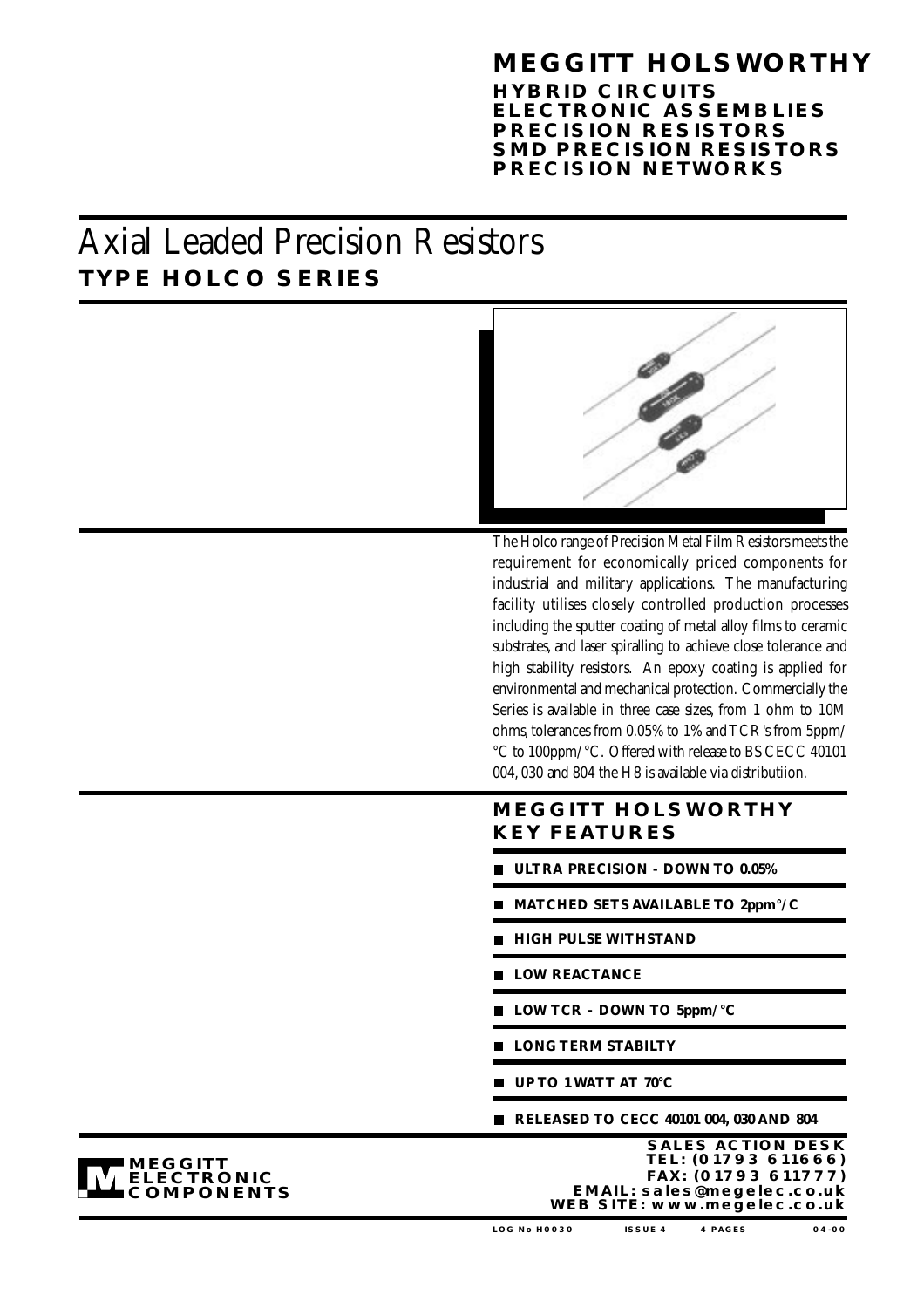| <b>SPECIFICATION</b>                         |                | <b>TYPE HOLCO SERIES</b>                              | (Page 2 of 4)                    |
|----------------------------------------------|----------------|-------------------------------------------------------|----------------------------------|
| <b>ELECTRICAL</b>                            |                |                                                       |                                  |
| <b>Holco Type</b><br><b>Approved Ratings</b> | H2             | H <sub>4</sub>                                        | H <sub>8</sub>                   |
| <b>BS CECC 40101 004</b>                     |                |                                                       |                                  |
| Style:                                       | L              | K                                                     | H<br>J                           |
| Power Rating at 70°C:                        | 0.5W           | 0.25W                                                 | 0.063W<br>0.125W                 |
| Temperature Rise (maximum):                  | $43^{\circ}$ C | $32^{\circ}$ C                                        | $14^{\circ}$ C<br>$28^{\circ}$ C |
| Limiting Element Voltage:                    | 350V           | 250V                                                  | 150V<br>200V                     |
| <b>BS CECC 40101 030</b>                     |                |                                                       |                                  |
| Style:                                       | K              | J                                                     | H                                |
| Power Rating at 125°C:                       | 0.25W          | 0.125W                                                | 0.1W                             |
| Temperature Rise (maximum):                  | $30^{\circ}$ C | $30^{\circ}$ C                                        | $30^{\circ} \text{C}$            |
| Limiting Element Voltage:                    | 350V           | 250V                                                  | 200V                             |
| <b>BS CECC 40101 804</b>                     |                |                                                       |                                  |
| Style:                                       | $\cal C$       | B                                                     | A                                |
| Power Rating at 125°C:                       | 0.5W           | 0.25W                                                 | 0.125W                           |
| Limiting Element Voltage:                    | 350V           | 350V                                                  | 350V                             |
| <b>Commercial Ratings</b>                    |                |                                                       |                                  |
| Power Rating at 70°C:                        | 1.0W           | 0.5W                                                  | 0.25W                            |
| Temperature Rise:                            | $65^{\circ}$ C | $55^{\circ}$ C                                        | $40^{\circ}$ C                   |
| Limiting Element Voltage:                    | 350V           | 300V                                                  | 250V                             |
| <b>VALUE RANGE</b><br>TCR(ppm/°C)<br>CODE    |                |                                                       |                                  |
| 5<br>A                                       | 50R~600K       | 50R~330K                                              | 50R~200K                         |
| 10<br>$\, {\bf B}$                           | $50R - 1M0$    | 50R~680K                                              | 50R~250K                         |
| 15<br>Y                                      | $10R - 2M0$    | $10R - 1M5$                                           | $10R - 1M0$                      |
| 25<br>D                                      | $10R - 4M0$    | $10R - 2M0$                                           | $10R - 1M5$                      |
| 50<br>$\cal C$                               | $1R0 - 6M0$    | $1R0 - 4M0$                                           | $1R0 - 4M0$                      |
| Z<br>100                                     | $1R0-10M$      | $1R0 - 4M0$                                           | $1R0 - 4M0$                      |
| STANDARD TOLERANCES (%):                     |                |                                                       |                                  |
|                                              | 1.0, 0.5,      | 1.0, 0.5,                                             | 1.0, 0.5,                        |
|                                              | 0.25, 0.1      | 0.25, 0.1                                             | 0.25, 0.1                        |
|                                              | 0.05           | 0.05                                                  | 0.05                             |
| <b>GENERAL DATA</b>                          |                | The value ranges above may be restricted by tolerance |                                  |

LEAD MATERIAL - Solder coated copper. Solderability to BS CECC 40101 004 Para 4.15.1 **ENCAPSULATION -** Conformal Epoxy Coating

**RESISTOR MARKING -** Legend printed in accordance with CECC 40000 Para 2.4

**SOLVENT RESISTANCE -** The epoxy coating and print will withstand the action of all commonly used industrial cleansing solvents.

### APPROVED VALUE RANGES

40101-004, 40101-030 40101-804

|           | <b>Style</b> |   | z                             | C     | D        | Y                                          | <b>Style</b>  | C             | D                   | т     |
|-----------|--------------|---|-------------------------------|-------|----------|--------------------------------------------|---------------|---------------|---------------------|-------|
|           |              |   | $0.04 \mid 0.30 \mid 100$ ppm | 50ppm | $25$ ppm | 15ppm                                      |               | 50ppm         | 25ppm               | 15ppm |
| H2        |              | K | $10R - 10M$                   |       |          | $49R9 - 1M0$   $49R9 - 1M0$   $49R9 - 1M0$ | $\mathcal{C}$ | $149R9 - 1M0$ | 49R9~1M0   49R9~1M0 |       |
| H4        | K            |   | $10R - 1M0$                   |       |          | $49R9 - 1M0$   $49R9 - 1M0$   $49R9 - 1M0$ | B             | 49R9~1M0      | 49R9~1M0   49R9~1M0 |       |
| <b>H8</b> | H.J          | H | $10R - 1M0$                   |       |          | $10R - 1M0$   49R9~1M0   49R9~1M0          | А             | $149R9 - 1M0$ | 49R9~1M0   49R9~1M0 |       |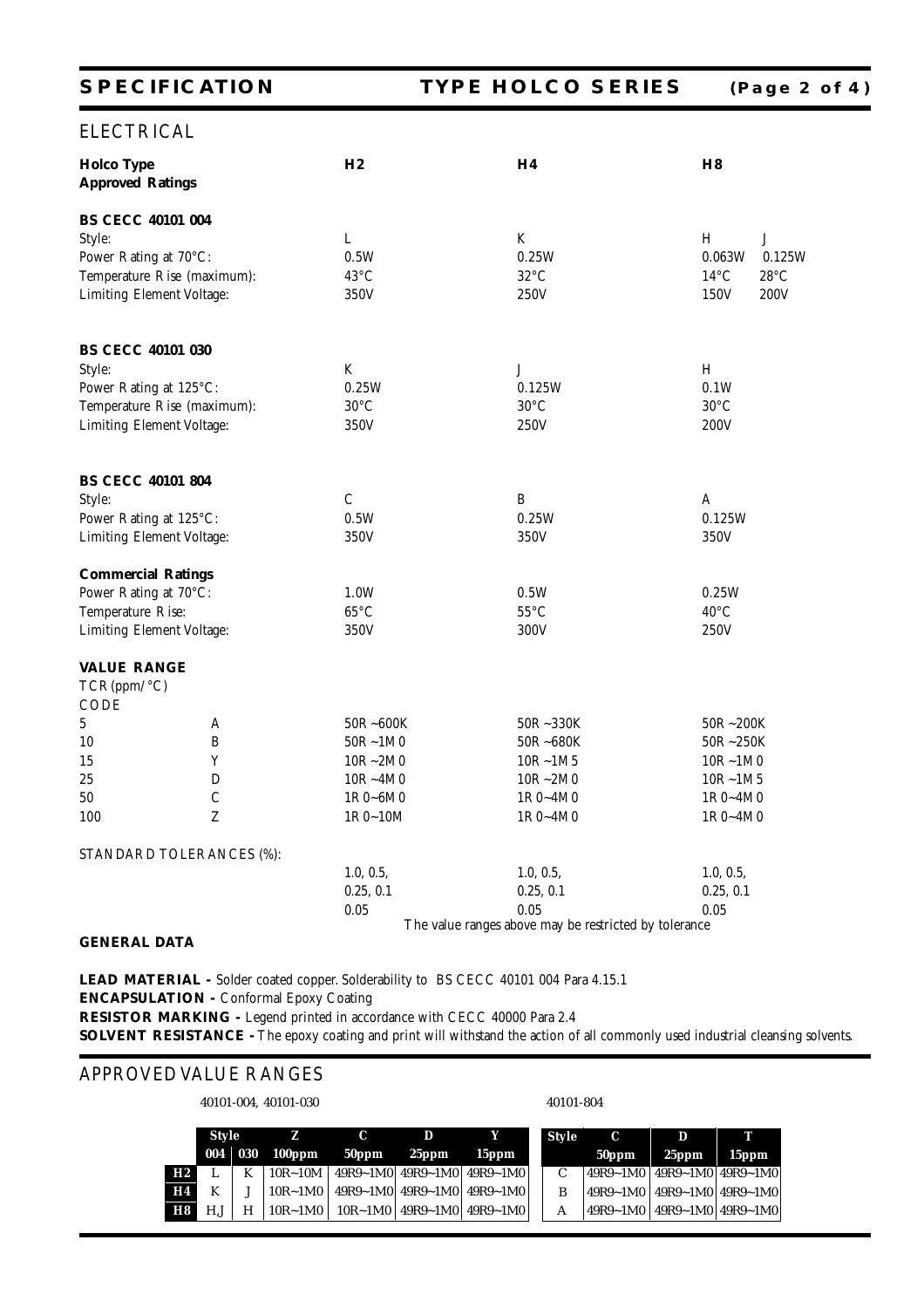### **SPECIFICATION TYPE HOLCO SERIES (Page 3 of 4)**

|                                                                              | <b>ELECTRICAL</b>                                                                                                                      | <b>TYPICAL DATA</b>                    | <b>REFERENCE</b>                                       |
|------------------------------------------------------------------------------|----------------------------------------------------------------------------------------------------------------------------------------|----------------------------------------|--------------------------------------------------------|
| VOLTAGE COEFFICIENT OF<br>RESISTANCE (BETWEEN 10%<br>AND FULL RATED VOLTAGE) |                                                                                                                                        | <b>LESS THAN</b><br>5ppm/VOLT APPLIED  | n/a                                                    |
| 500 VOLTS                                                                    | <b>INSULATION RESISTANCE AT</b>                                                                                                        | <b>GREATER THAN 1012 OHMS</b>          | n/a                                                    |
|                                                                              | RESISTANCE TO SOLDERING<br>HEAT (260°C FOR 10 SECONDS)                                                                                 | LESS THAN 0.05%                        | BS CECC 40101 004<br>PARA 4.15.2                       |
|                                                                              | SHORT TERM OVERLOAD (6.25<br>TIMES RATED BS CECC<br>WATTAGE FOR 5 SECONDS)                                                             | LESS THAN 0.06%                        | BS CECC 40101 004<br>PARA 4.11                         |
| RANGE                                                                        | AMBIENT TEMPERATURE                                                                                                                    | -55°C TO +155°C                        | BS CECC 40101 004<br>BS CECC 40101 030<br>& COMMERCIAL |
|                                                                              | <b>RAPID CHANGE OF</b><br>TEMPERATURE (-55°C TO +<br>155°C, FIVE CYCLES)                                                               | LESS THAN 0.04%                        | BS CECC 40101 004<br>PARA 4.16                         |
|                                                                              | SHELF LIFE (AT NORMAL ROOM<br>TEMPERATURE)                                                                                             | LESS THAN 0.05% PER ANNUM              | n/a                                                    |
|                                                                              | VIBRATION (10-500 HZ,<br>AMPLITUDE 0.75mm, OR<br>ACCELERATION 98m/s <sup>2</sup> WHICH<br>IS LESS SEVERE, SWEEP DURA-<br>TION 6 HOURS) | LESS THAN 0.04%                        | BS CECC 40101 004<br>PARA 4.19                         |
|                                                                              | VIBRATION (55-2000 Hz SIMPLE<br>HARMONIC MOTION, MAXI-<br>MUM ACCELERATION 98m/s <sup>2</sup> ,<br>DURATION 35±5 MINUTES)              | LESS THAN 0.04%                        | MIL STD 202<br>METHOD 204-C                            |
|                                                                              | BUMP (390m/s <sup>2</sup> , 4000 BUMPS)                                                                                                | LESS THAN 0.03%                        | BS 2011 PART 2.1 Eb 1977 (1984)                        |
|                                                                              | <b>LOAD STABILITY</b>                                                                                                                  | <b>SEE GRAPHS</b>                      | n/a                                                    |
|                                                                              | DAMP HEAT STEADY STATE                                                                                                                 | <b>SEE GRAPH</b>                       | BS CECC 40101 004<br>PARA 4.21                         |
|                                                                              | NOISE PERFORMANCE                                                                                                                      | <b>BETTER THAN</b>                     | <b>QUANTECH NOISE TEST</b>                             |
| H <sub>2</sub>                                                               | LESS THAN 1M0<br>$1M0 - 3M0$<br>$3M0 - 6M0$<br><b>GREATER THAN 6M0</b>                                                                 | $-15dB$<br>$-13dB$<br>$-9dB$<br>$-5dB$ |                                                        |
| H4                                                                           | LESS THAN 300K<br>300K - 500K<br><b>GREATER THAN 500K</b>                                                                              | $-15dB$<br>$-13dB$<br>$-9dB$           |                                                        |
| H8                                                                           | LESS THAN 100K<br>$100K - 400K$<br><b>GREATER THAN 400K</b>                                                                            | $-15dB$<br>$-10dB$<br>$-5dB$           |                                                        |

(0dB IS  $1\mu\mathrm{V/V}$  OF APPLIED DC IN A DECADE OF FREQUENCY)